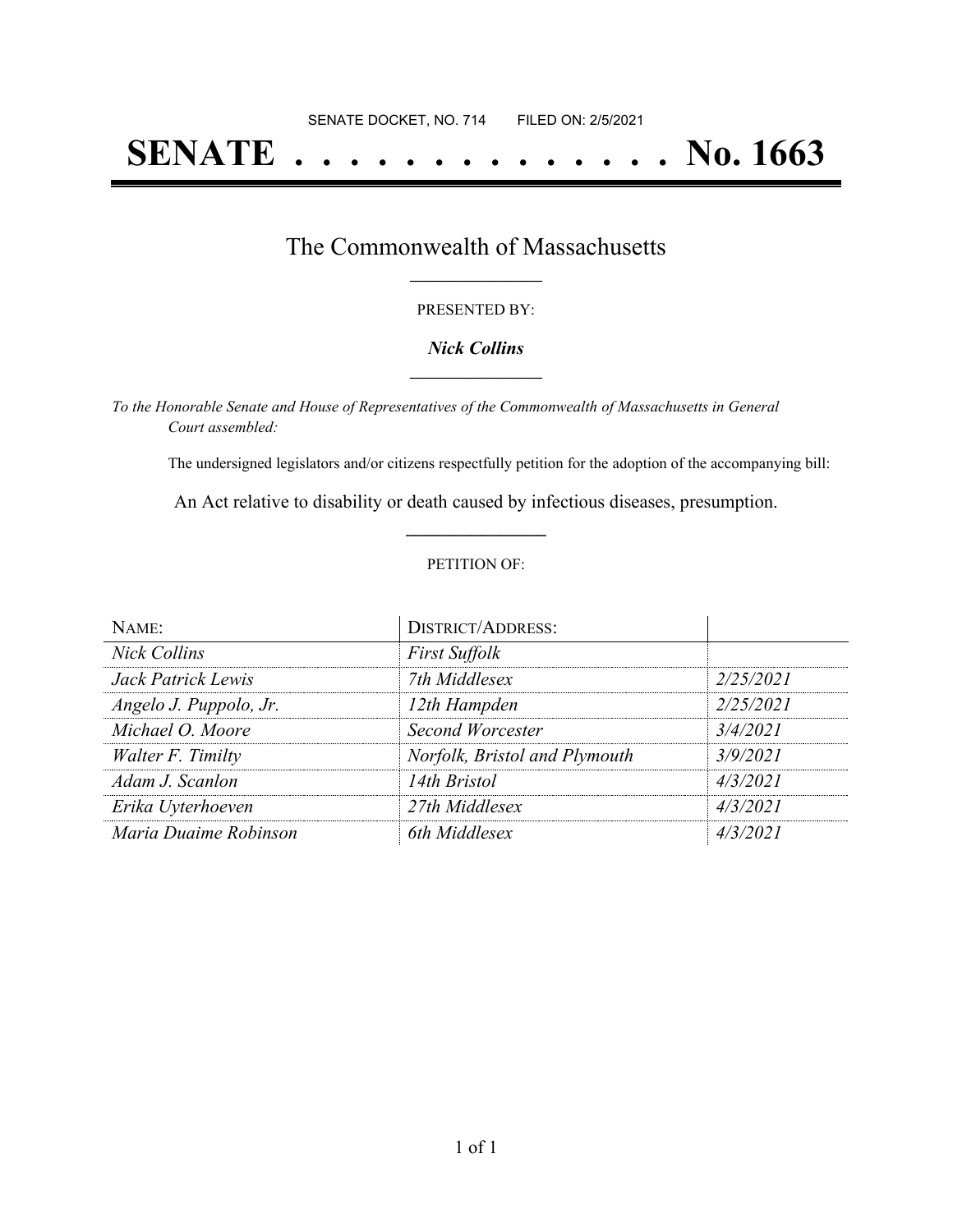### SENATE DOCKET, NO. 714 FILED ON: 2/5/2021

## **SENATE . . . . . . . . . . . . . . No. 1663**

By Mr. Collins, a petition (accompanied by bill, Senate, No. 1663) of Nick Collins, Jack Patrick Lewis, Angelo J. Puppolo, Jr., Michael O. Moore and other members of the General Court for legislation relative to disability or death caused by infectious diseases, presumption. Public Service.

## The Commonwealth of Massachusetts

**In the One Hundred and Ninety-Second General Court (2021-2022) \_\_\_\_\_\_\_\_\_\_\_\_\_\_\_**

**\_\_\_\_\_\_\_\_\_\_\_\_\_\_\_**

An Act relative to disability or death caused by infectious diseases, presumption.

Be it enacted by the Senate and House of Representatives in General Court assembled, and by the authority *of the same, as follows:*

1 Chapter 32 of the General Laws is hereby amended by inserting after section 94B the

2 following new section:-

 Section 94C. (1) Notwithstanding the provisions of any general or special law to the contrary, and for the purposes of any death, disability or medical services claim including claims under Chapter 32, Chapter 41 and Chapter 152 of the General Laws, any contagious disease, resulting in disability or death to a full-time uniformed member of a paid police department, fire department or municipal emergency medical service shall, if he or she successfully passed a physical examination on entry into such service or subsequent to such entry, which examination failed to reveal any evidence of such condition, be presumed to have been suffered in the line of duty, unless it is shown by a preponderance of the evidence that non-service connected risk factors or non-service connected accidents or hazards undergone, or any combination thereof, caused such incapacity. The provisions of this section shall only apply if the disabling or fatal